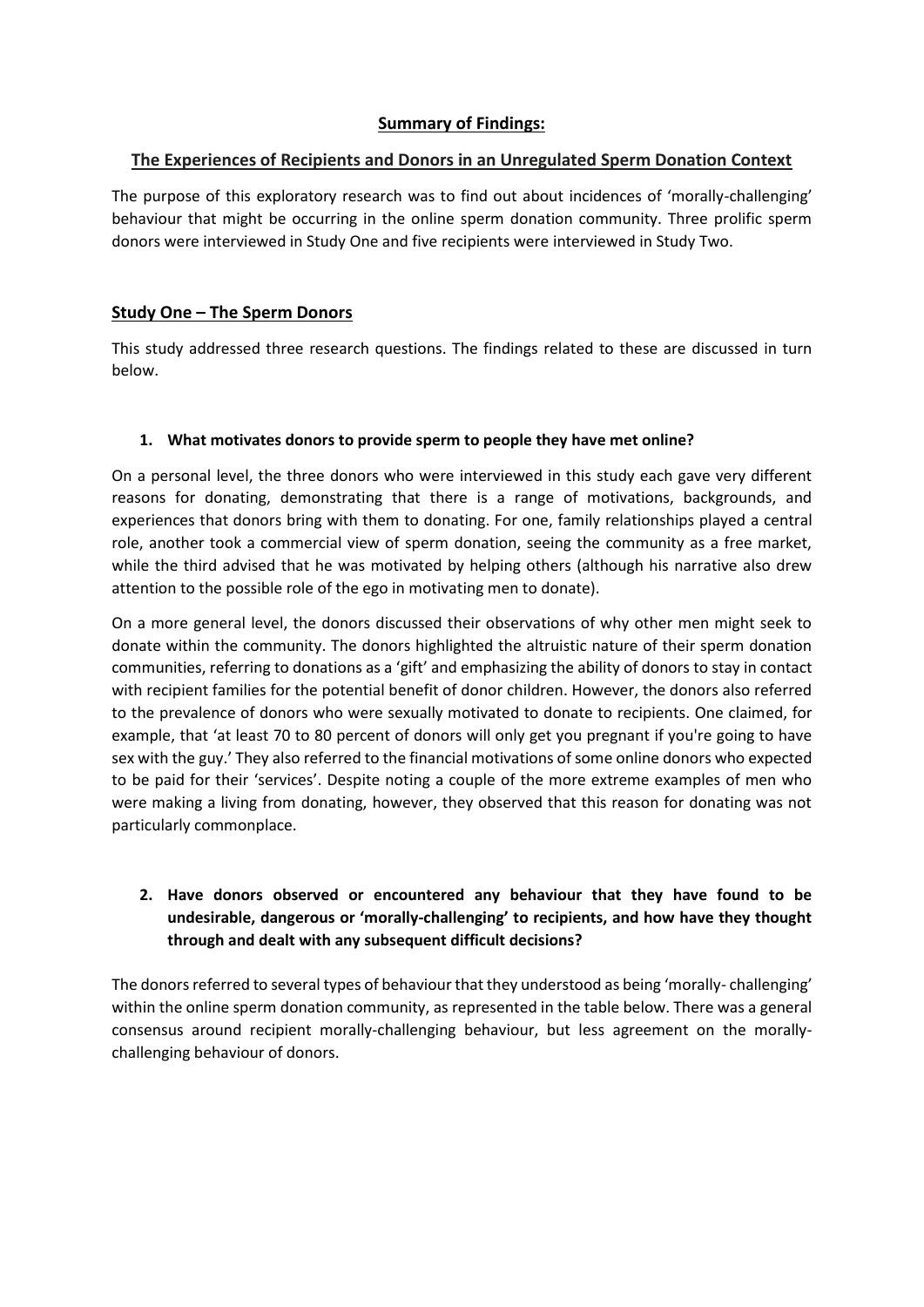| <b>Recipient morally challenging behaviour</b> |                                                                                                                                                                                                                                       | Donor morally challenging behaviour |                                                                                                                                                                                                                                                                     |
|------------------------------------------------|---------------------------------------------------------------------------------------------------------------------------------------------------------------------------------------------------------------------------------------|-------------------------------------|---------------------------------------------------------------------------------------------------------------------------------------------------------------------------------------------------------------------------------------------------------------------|
|                                                | Recipients perceived to be unsuitable<br>(health, weight, income, lifestyle,<br>choice of partner, relationship status,<br>smoker, drugs & alcohol)<br>Complaints about donors<br>Refusing to pay donor expenses<br>'Ghosting' donors | Ð                                   | Donors contacting recipients about<br>methods of insemination that they<br>haven't advertised<br>Sexual motivations of donors (perceived<br>as morally challenging in limited<br>situations)<br>Financial motivations of donors<br>Ego-driven motivations of donors |

When asked to discuss elements of the online sperm donation community that they found to be 'morally-challenging', of most concern to the three donors was the 'quality' of recipients seeking to conceive a child through donor conception. They each discussed their own screening processes and criteria for recipients in detail, explaining that they felt that the onus was on donors to ensure that they donated responsibly, i.e., that they did not donate to recipients who they thought might not be able to care adequately for the child.

## **3. In what ways do the donors support the norms and values of the sperm donation communities to which they belong and/or reject or deviate from these specific cultures?**

The three donors alluded to specific community norms in their testimonies and gave a sense of what members in these communities might deem to be the 'right' or 'wrong' ways of behaving. These norms include:

- 1. Donors and recipients having more control over the selection and screening processes than they would in the conventional clinical route to conception. The donors concurred that this was a distinct advantage.
- 2. An onus on recipients to cover donor expenses. This was not something that was questioned by any of the donors, with one explicitly stating that this was the least a recipient could do.
- 3. An acceptance of a range of methods of insemination (including 'NI', 'PI', 'AI+' and so on). Whilst one donor explained that it was the norm for donors to want to do 'natural insemination', the three donors themselves expressed other reasons for donating.
- 4. A general disapproval but not total rejection of selling sperm. None of the interviewed donors reported selling sperm and generally rejected the idea as being a legitimate aspect of donating. They argued it was 'frowned upon' within the community, although one donor was sympathetic towards those who wanted to.
- 5. The tendency of donors to prefer anonymous donation (although a range of other options are available) and the common occurrence of donors using aliases when communicating with recipients. The three donors were sceptical of this tendency amongst other members of the community given that genetic testing represents a way for biological relatives to connect with one another, beyond the tracing of identity documentation. It is, however, important to flag the extent to which these particular donors may be set apart from their peers, as they each view themselves to be particularly prominent within their communities and have designated themselves advocates for the online route to conception. As such, although they rejected anonymity as a norm within the community, in this regard they cannot be seen as 'normal' members.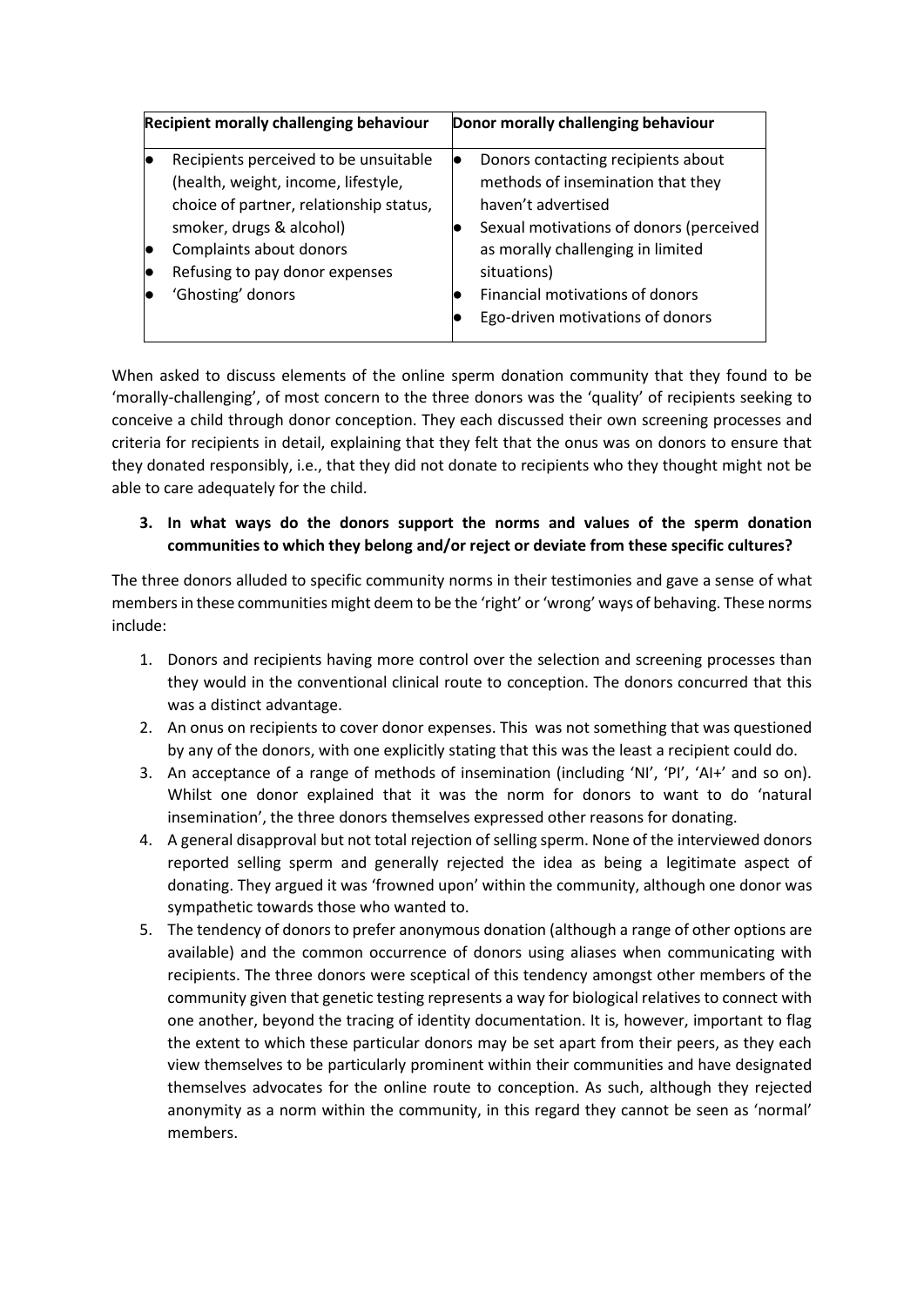The fact that the donors supported flexibility in donation arrangements but disagreed on the legitimacy of some of the other cultural norms of the online sperm donation community demonstrates that there is a range of possible experiences that recipients may expect to have with donors they meet via the Internet. This may lead to a degree of uncertainty about donor intentions (and the possibility of ulterior motives) within the community and may represent a challenge for recipients hoping to find a donor that they can trust.

#### **Study Two – The Recipients**

This study also addressed three research questions; the findings related to these are discussed in turn below.

**1. Have recipients encountered any behaviour from sperm donors that they found to be negative or 'morally challenging', and if so, how did such behaviour impact the way that the recipients made decisions during their assisted-conception journey**?

In their interviews, the recipients identified a number of behaviours from online sperm donors that they described as being 'morally-challenging'. These can be classified as 1) 'problematic, abusive or dishonest behaviour' and 2) 'sexual issues and harm/personal and health risks', as demonstrated in the table below.

| <b>Problematic, Abusive or Dishonest</b><br><b>Behaviour</b> | Sexual Issues and Harm/ Personal and<br><b>Health Risks</b> |
|--------------------------------------------------------------|-------------------------------------------------------------|
| Being ghosted by donors                                      | Sexual coercion/pressure                                    |
| Being rejected by donors for requesting AI                   | Requests for Sex/'NI'                                       |
| only                                                         | Donors failing to provide results for STI checks            |
| Receiving abusive messages                                   | Meeting strangers from the internet                         |
| Donors misleading their own families (i.e.,                  | Donors claiming 'NI' to be more effective than              |
| being dishonest with their partners about                    | ʻAľ                                                         |
| donating practices)                                          | Sexual harassment and assault                               |
| Donors misrepresenting donating intentions                   |                                                             |
| (i.e., number of intended recipients and donor               |                                                             |
| children)                                                    |                                                             |
| Donors demanding money                                       |                                                             |
| Donors misrepresenting donation                              |                                                             |
| arrangement preferences (i.e. co-parenting,                  |                                                             |
| anonymous etc)                                               |                                                             |
| Donors misrepresenting their identity                        |                                                             |
| Homophobia                                                   |                                                             |
|                                                              |                                                             |

Such experiences led the recipients to be cautious in their approach to online sperm donation and to doubt the veracity of donors' reputations as being altruistic and charitable. The recipients explained that they had a sense that donors wanted something in return for a donation and that often this was sexual. As such, in their dealings with online sperm donors, the recipients prioritised their safety and sought ways to mitigate risks, for example by requesting STI health checks, meeting donors in public or familiar places, telling friends and family where they were going, emphasizing their preference for AI only and so on.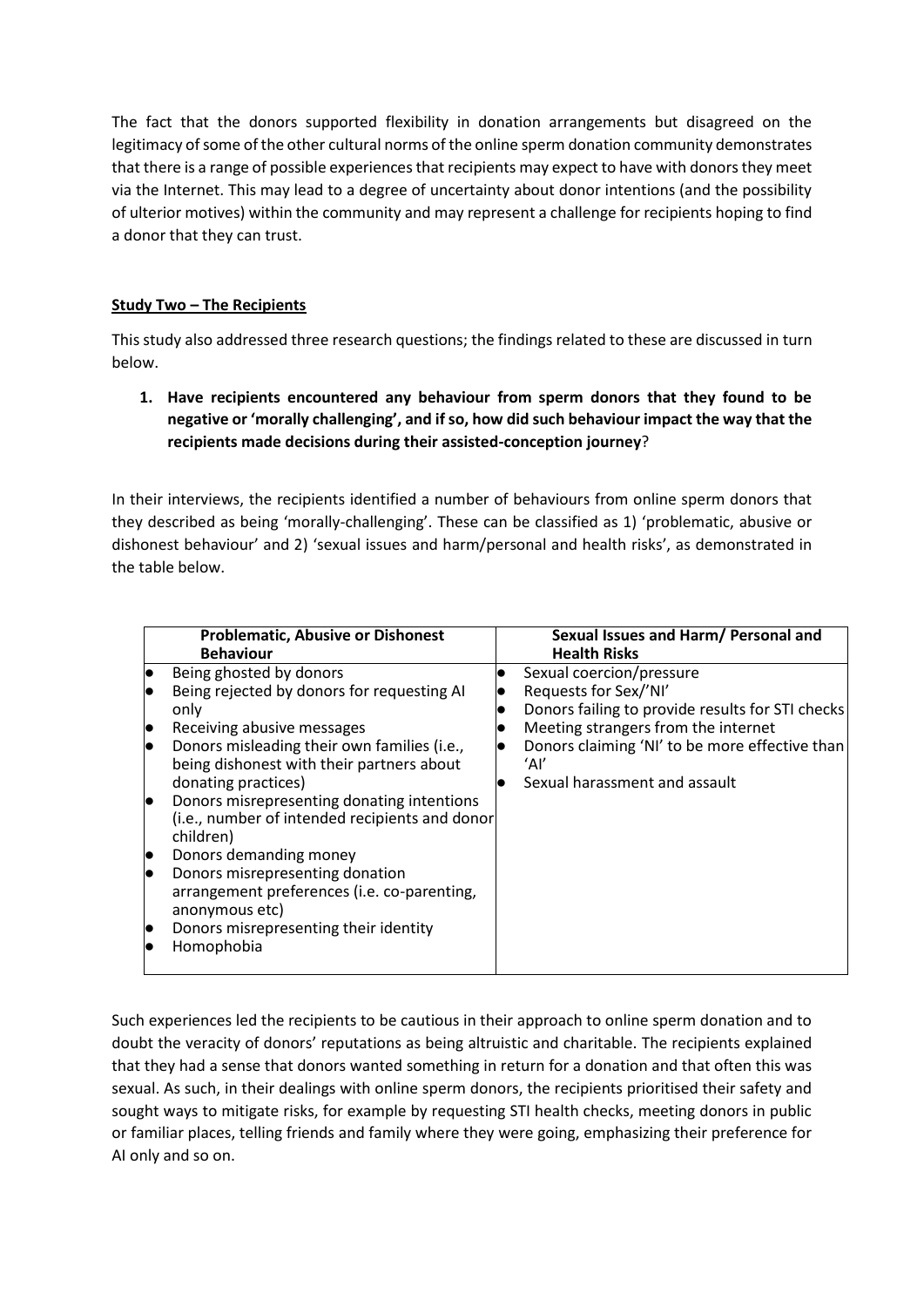### **2. How do recipients engage with and describe their sense of self, as well as their sense of being entitled to meet their own needs and the needs of those they care about?**

For two of the recipients in particular, the 'morally challenging' experiences they had with their donors resulted in a significant amount of internal conflict, which had a profound impact on their sense of self. The analysis of the interviews revealed tensions between these recipients' concerns for meeting their own needs (for example, their desire to not repeat adverse sexual experiences that they had in their twenties, to not have sex, to not cross personal boundaries) and their inclination towards selfsacrifice as they justified their donor's behaviour as something other than sexual assault or coercion. A comparison between the recipients who had ongoing relationships with their donors with those of the other recipient participants who did not revealed that recipients who were less involved with the donors they had met were more likely to be critical of donor behaviour and to exhibit less internal conflict.

## **3. To what extent do recipients accept or resist any 'morally challenging' behaviour that they encounter from their interactions with sperm donors?**

The recipients took a pragmatic approach to 'morally challenging' behaviour. On the one hand, a lack of access to other routes to conception meant that the recipients were prepared to accept some of the risks associated with online sperm donation, including the risk of STIs, the risk of meeting strangers and the risk of having a child with a donor with whom they may have an uneasy relationship, and to accept an apparent lack of recourse from connection websites and Facebook groups. They accepted 'morally challenging' behaviour from donors that they felt they were able to manage or mitigate through their own risk-assessment activities. The recipients felt this tactic to be consistent with an approach they might take (or they perceived their friends taking) to 'everyday' risks. However, inherent in such an approach to risk is the assumption that recipients should shoulder the responsibility of keeping themselves safe.

It should be noted, however, that at the point many recipients come to online sperm donation, they may have been trying to conceive for several years and have exhausted all other options. This means that they might be prepared to accept conditions that they otherwise would not, particularly given their longing to conceive. In spite of this, what was clear from the interviews was that the recipients would not accept risks (such as the risk of STIs) where other, safer options are available. The recipients also refused to accept risks where the level of threat appeared too great. This included requests for sexual forms of insemination and requests to meet donors that they didn't trust or who they felt were being 'manipulative'. In such situations, they deselected the donors as possible options for conception or disengaged with the community entirely.

#### **Implications of the Research**

One of the principal implications of this research is the need for policy reform in two key areas. Firstly, it would be wise to acknowledge that the number of people seeking to conceive via donor insemination is likely to increase to accommodate a number of cultural shifts, including an increasing tendency towards delayed childbearing and a growing social acceptance of 'alternative' families, including same-sex parent couples and single mothers. This growing demand is therefore likely to put pressure on existing regulated fertility services and may cause further delays in NHS waiting times. This, combined with the expense of private treatments and the limited choice of identity-release